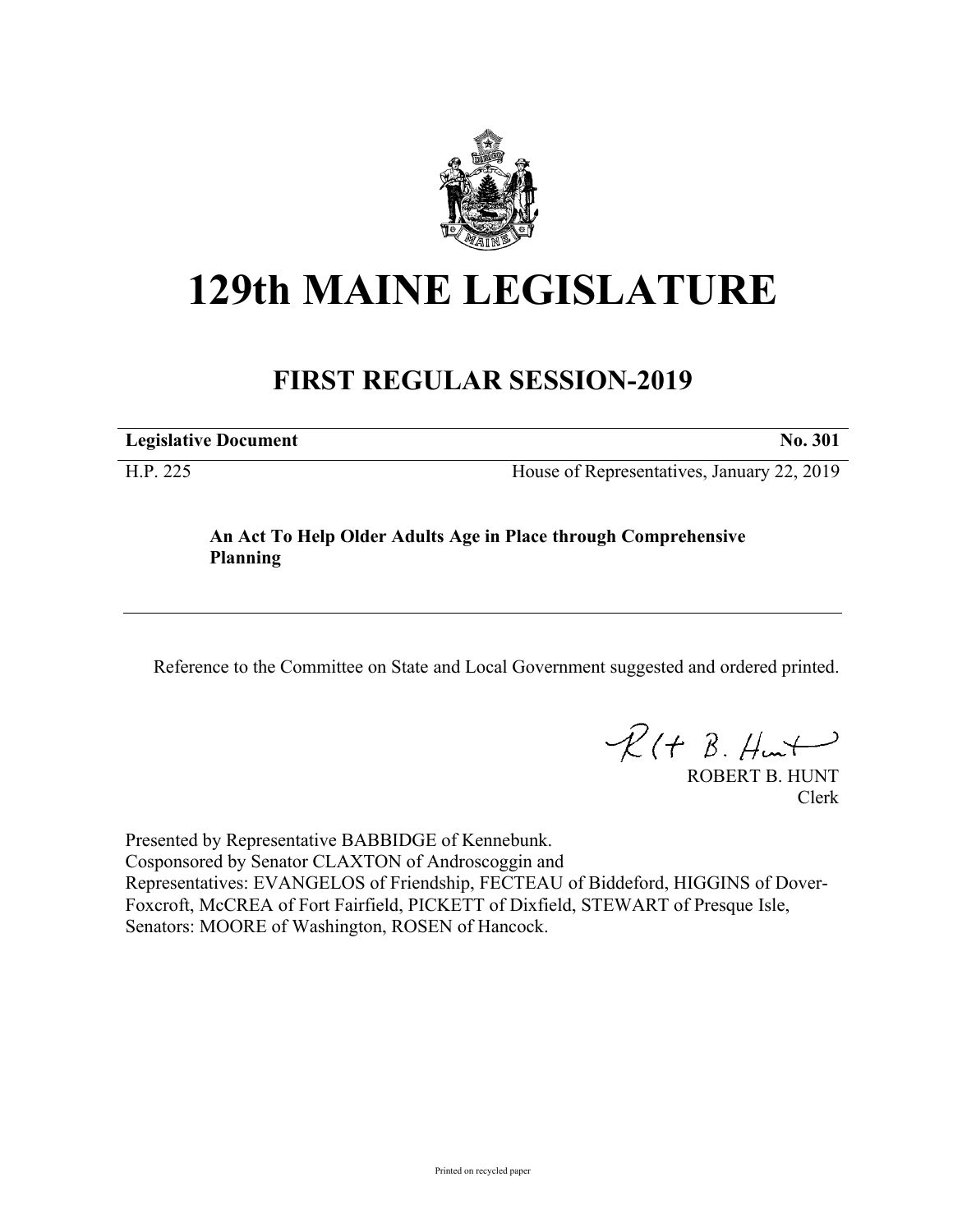| $\mathbf{1}$   | Be it enacted by the People of the State of Maine as follows:                                                                                                                |
|----------------|------------------------------------------------------------------------------------------------------------------------------------------------------------------------------|
| $\mathfrak{2}$ | Sec. 1. 30-A MRSA §4301, sub-§1-B is enacted to read:                                                                                                                        |
| 3              | 1-B. Age-friendly community. "Age-friendly community" means a community                                                                                                      |
| 4              | where policies, services, settings and structures support and enable people to actively age                                                                                  |
| $\mathfrak s$  | in place and that recognizes the capabilities, resources and needs of older adults, plans to                                                                                 |
| 6              | meet the needs of older adults in flexible ways that support healthy and active aging                                                                                        |
| 7              | across a person's lifespan, promotes the inclusion and contributions of older adults in all                                                                                  |
| $8\,$          | areas of community life, respects the self-determination and independence of older adults                                                                                    |
| 9              | and protects those older adults who are most vulnerable.                                                                                                                     |
| 10<br>11       | Sec. 2. 30-A MRSA §4312, sub-§3, ¶J, as amended by PL 2015, c. 349, §1, is<br>further amended to read:                                                                       |
| 12             | J. To promote and protect the availability of outdoor recreation opportunities for all                                                                                       |
| 13             | Maine citizens, including access to surface waters; and                                                                                                                      |
| 14<br>15       | Sec. 3. 30-A MRSA §4312, sub-§3, ¶K, as enacted by PL 2015, c. 349, §2, is<br>amended to read:                                                                               |
| 16             | K. To encourage municipalities to develop policies that assess community needs and                                                                                           |
| 17             | environmental effects of municipal regulations, lessen the effect of excessive parking                                                                                       |
| 18             | requirements for buildings in downtowns and on main streets and provide for                                                                                                  |
| 19             | alternative approaches for compliance relating to the reuse of upper floors of                                                                                               |
| 20             | buildings in downtowns and on main streets-; and                                                                                                                             |
| 21             | Sec. 4. 30-A MRSA §4312, sub-§3, ¶L is enacted to read:                                                                                                                      |
| 22<br>23       | L. To encourage municipalities to develop policies that accommodate older adults<br>with aging in place and that encourage the creation of age-friendly communities.         |
| 24             | Sec. 5. 30-A MRSA §4326, sub-§1, ¶H-1 is enacted to read:                                                                                                                    |
| 25             | H-1. Housing that meets the needs of older residents, including housing that is                                                                                              |
| 26             | rehabilitated, adapted or newly constructed to help older adults age in place;                                                                                               |
| 27             | <b>Sec. 6. 30-A MRSA §4326, sub-§3-A, ¶G, as amended by PL 2015, c. 349, §4,</b>                                                                                             |
| 28             | is further amended to read:                                                                                                                                                  |
| 29             | G. Ensure that the municipality's or multimunicipal region's land use policies and                                                                                           |
| 30             | ordinances encourage the siting and construction of affordable housing within the                                                                                            |
| 31             | community and comply with the requirements of section 4358 pertaining to                                                                                                     |
| 32             | individual mobile home and mobile home park siting and design requirements. The                                                                                              |
| 33             | municipality or multimunicipal region shall seek to achieve a level of at least 10% of                                                                                       |
| 34             | new residential development, based on a 5-year historical average of residential                                                                                             |
| 35             | development in the municipality or multimunicipal region, that meets the definition                                                                                          |
| 36             | of affordable housing. A municipality or multimunicipal region is encouraged to                                                                                              |
| 37             | seek creative approaches to assist in the development of affordable housing and                                                                                              |
| 38<br>39       | housing that meets the needs of older residents, including, but not limited to, cluster<br>housing, reduced minimum lot and frontage sizes, increased residential densities, |
|                |                                                                                                                                                                              |